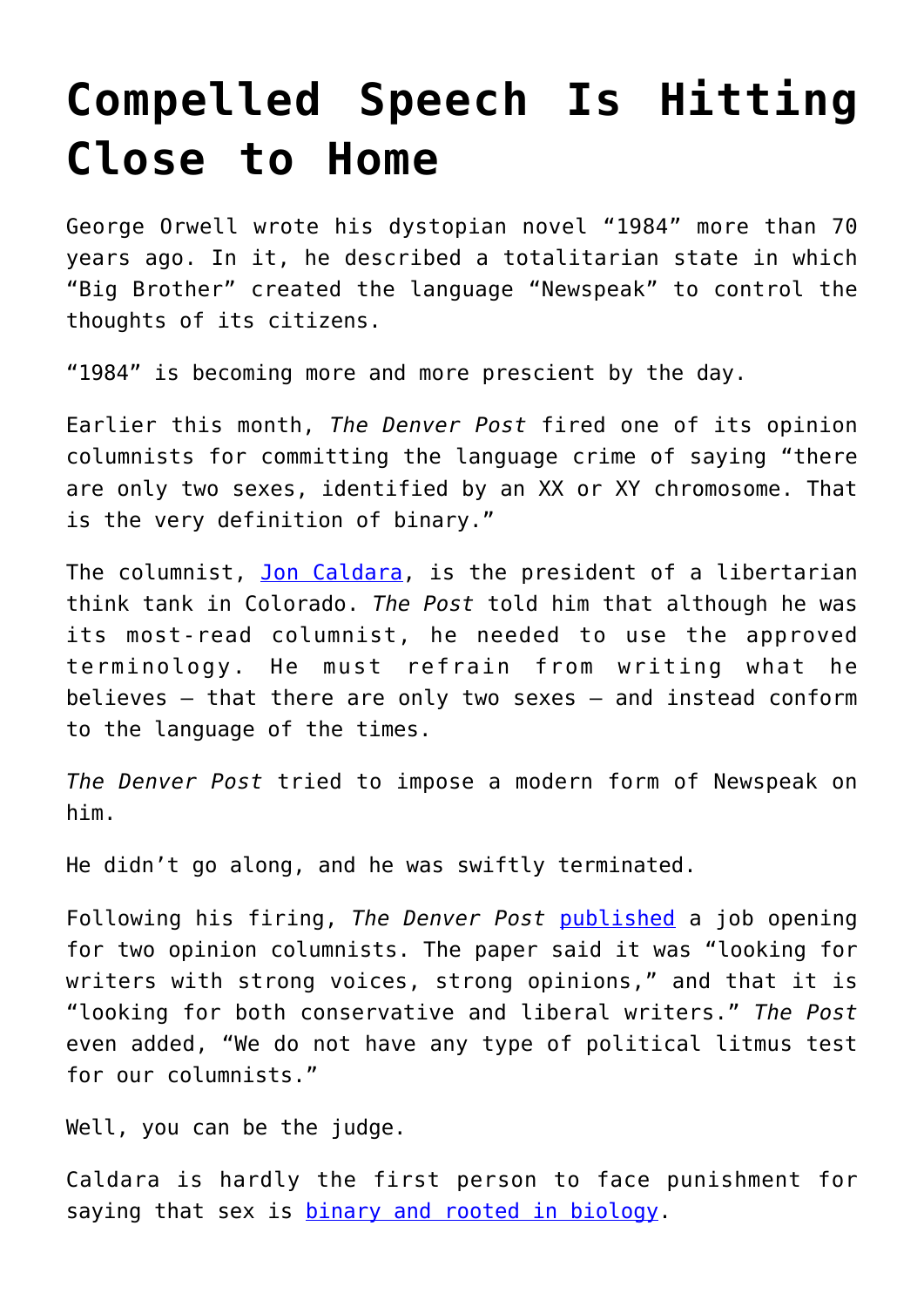In 2018, [Nicholas Meriwether](https://www.adflegal.org/detailspages/blog-details/allianceedge/2018/11/06/where-does-it-stop-professor-forced-to-use-female-pronouns-for-a-male-student?_ga=2.171416096.1010501434.1564414705-909668123.1530209064) of Shawnee State University addressed a student as "sir." The student approached the professor after class and demanded he use feminine pronouns. Since this violated his religious convictions, the professor chose to address the student simply by a first or last name.

But that wasn't enough, and the school charged Meriwether with creating a "hostile environment."

A similar controversy erupted at a Virginia high school in 2018. The high school [fired](https://www.dailysignal.com/2018/12/07/christian-teacher-fired-for-refusing-to-use-transgender-students-new-pronouns/) French teacher [Peter Vlaming](https://www.dailysignal.com/2019/10/07/teacher-fired-over-trans-pronouns-sues-school/) for not using male pronouns when addressing a biologically female student who identified as a male.

Out of conscience, Vlaming [asked](https://www.adflegal.org/detailspages/blog-details/allianceedge/2019/10/14/three-educators-standing-up-for-truth-in-schools) the student if he could use a first or last name only. The student said no.

These are not isolated incidents. They are all connected as parts of a larger trend of compelling speech.

Compelled speech is even a threat coming from Congress. Speech could be compelled on a [nationwide basis](https://www.dailysignal.com/2019/05/08/equality-act-is-about-civil-tyranny-not-civil-rights/) if the Housepassed [Equality Act](https://www.dailysignal.com/2019/03/14/7-reasons-why-the-equality-act-is-anything-but/) is signed into law, making "gender identity" into a protected class under Title VII of the Civil Rights Act of 1964.

A leading proponent of the bill, **LaLa Zannell**, manager of the ACLU's Trans Justice Campaign, said the Equality Act is important precisely because it would protect Americans who identify as transgender from harassment that includes misgendering.

Compelled speech is not just an American problem. Last year, a 30-year veteran doctor in Britain was fired from the National Health Service for not calling a 6-foot man with a beard a "she."

The employment tribunal that heard his [case](https://www.foxnews.com/faith-values/christian-doctor-fired-gender-pronoun) said his belief that God created human beings male and female was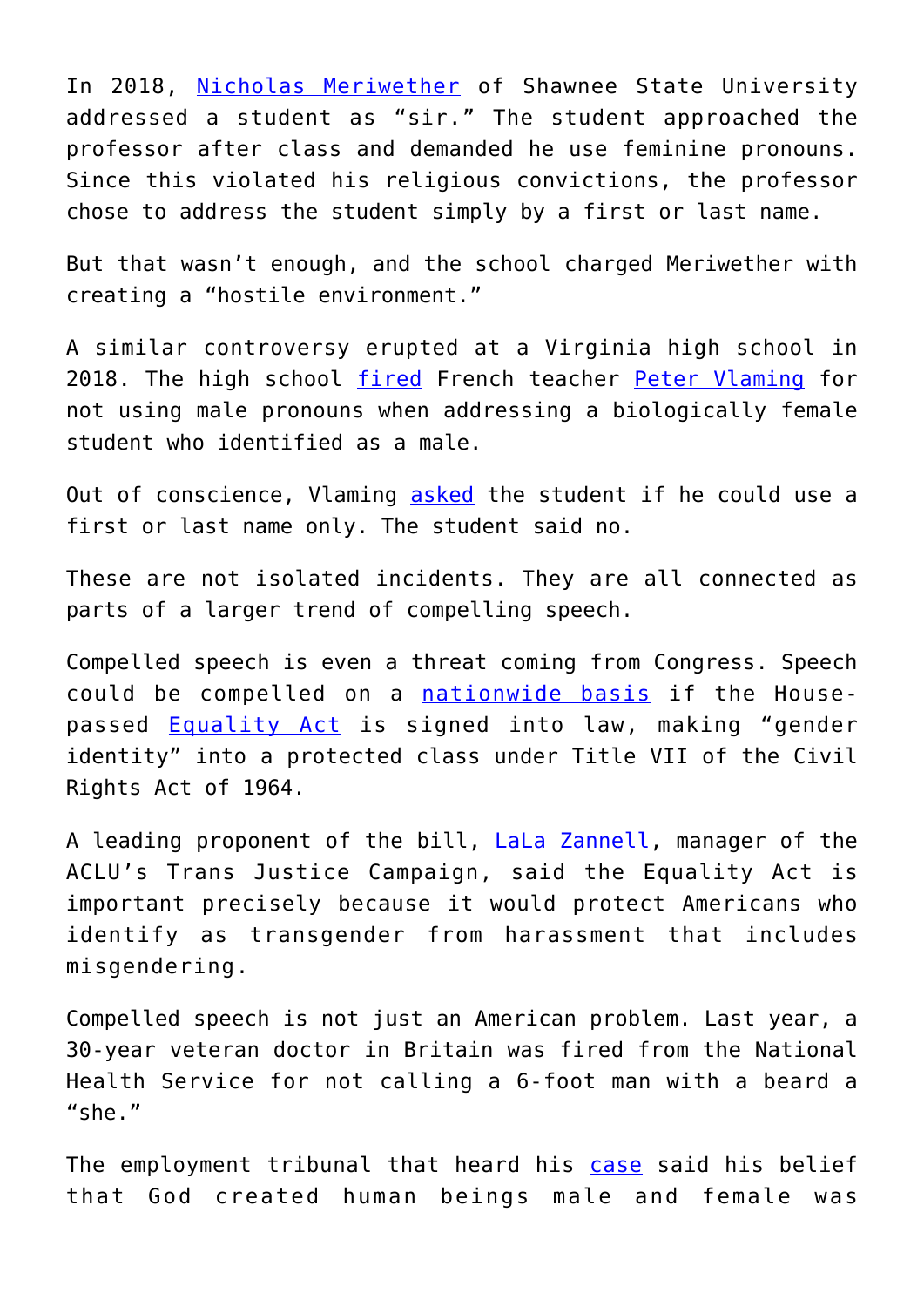"incompatible with human dignity."

That's right. Holding fast to some of the most basic beliefs of history are now "incompatible with human dignity" and can cost you your job.

Standing up to this censorship should not be a single-party issue. Both conservatives and liberals should agree that forcing someone to use language they believe to be untrue is unacceptable.

Moreover, censorship is now affecting both sides of the political spectrum. Self-described socialist and feminist [Meghan Murphy](https://www.washingtonexaminer.com/opinion/twitter-claims-it-wants-to-prevent-hateful-conduct-but-will-its-ban-on-meghan-murphy-help), for instance, was banned from Twitter in late 2018 for "misgendering" someone.

"[W]e're talking about free speech," Murphy said, "and that's a concept that everyone should support regardless of whether or not they're on the left or the right."

Murphy's fellow Canadian [Jordan Peterson](https://www.dailysignal.com/2019/04/04/jordan-peterson-unpacks-what-drives-the-left-and-how-to-restore-meaning/) was one of the first to [speak out](https://www.bbc.com/news/world-us-canada-37875695) against Canada's compelled-speech policy. He noted that "[f]ree speech is not just another value. It's the foundation of Western civilization."

The truth is that compelled speech doesn't benefit anyone. The public square should be a battlefield of ideas where the only weapon is diplomacy through persuasion, not a sword of compulsion.

Our Founding Fathers understood this, and so they enshrined the freedom of speech in the First Amendment. This is the cornerstone of our republic, and it is the envy of all those who live under repressive regimes.

Immigrants from the former Soviet Union, Nazi Germany, and Maoist China did not seek refuge in the United States to have their speech compelled once again.

The sword of compulsion must not be brought to the United